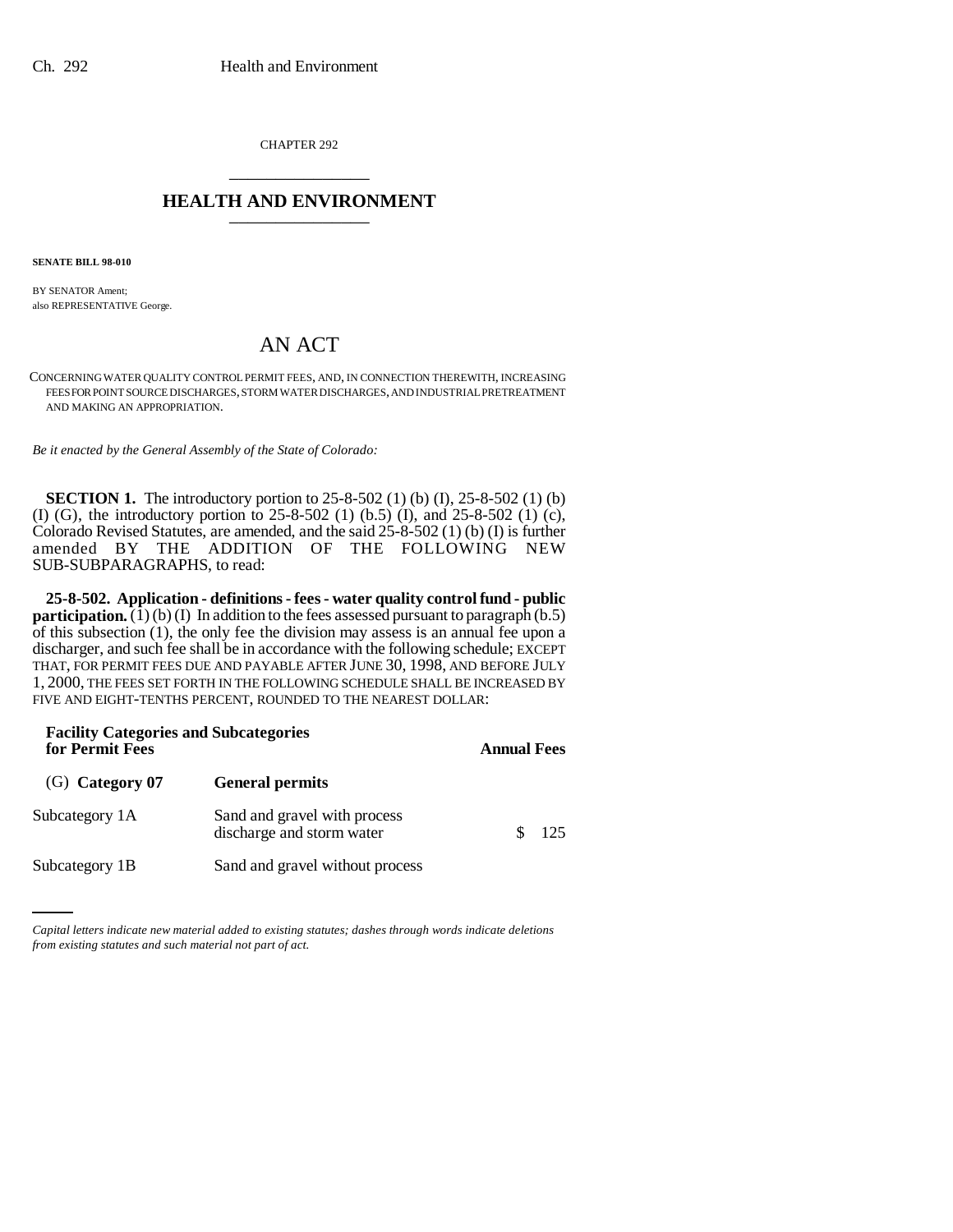|                | <b>Health and Environment</b>                                                                                                                                                                                                                      | Ch. 292   |
|----------------|----------------------------------------------------------------------------------------------------------------------------------------------------------------------------------------------------------------------------------------------------|-----------|
|                | discharge - storm water only                                                                                                                                                                                                                       | \$<br>50  |
| Subcategory 2  | Construction dewatering                                                                                                                                                                                                                            | \$<br>232 |
| Subcategory 3  | Hydrostatic pipeline testing (not<br>issued yet) [RESERVED FOR<br><b>FUTURE USE</b>                                                                                                                                                                | \$<br>232 |
| Subcategory 4  | Placer mining                                                                                                                                                                                                                                      | \$<br>240 |
| Subcategory 5  | Coal mining                                                                                                                                                                                                                                        | \$<br>360 |
| Subcategory 6  | Water treatment plants -<br>intermittent discharge                                                                                                                                                                                                 | \$<br>220 |
| Subcategory 7  | Water treatment plants - routine<br>discharge                                                                                                                                                                                                      | \$<br>330 |
| Subcategory 8  | Oil and gas cleanup                                                                                                                                                                                                                                | \$<br>850 |
| Subcategory 9  | Construction - storm water only                                                                                                                                                                                                                    | \$<br>175 |
| Subcategory 10 | Industrial - single municipal<br>industrial - storm water only                                                                                                                                                                                     | \$<br>150 |
| Subcategory 11 | Multiple municipal industrial<br>facilities - storm water only<br>(single permit which covers all<br>ancillary facilities owned by a<br>municipality, including, but not<br>limited to, transportation<br>maintenance facilities and<br>landfills) | \$<br>325 |
| Subcategory 12 | Active mineral mines less than ten<br>acres - storm water only                                                                                                                                                                                     | \$<br>100 |
| Subcategory 13 | Active mineral mines - ten acres or<br>larger - storm water only                                                                                                                                                                                   | \$<br>300 |
| Subcategory 14 | Inactive mineral mines - storm<br>water only                                                                                                                                                                                                       | \$<br>50  |
| Subcategory 15 | Department of transportation -<br>municipal storm water - statewide<br>permit                                                                                                                                                                      | \$3,500   |
| Subcategory 16 | Department of transportation -<br>construction storm water -<br>statewide permit                                                                                                                                                                   | \$7,550   |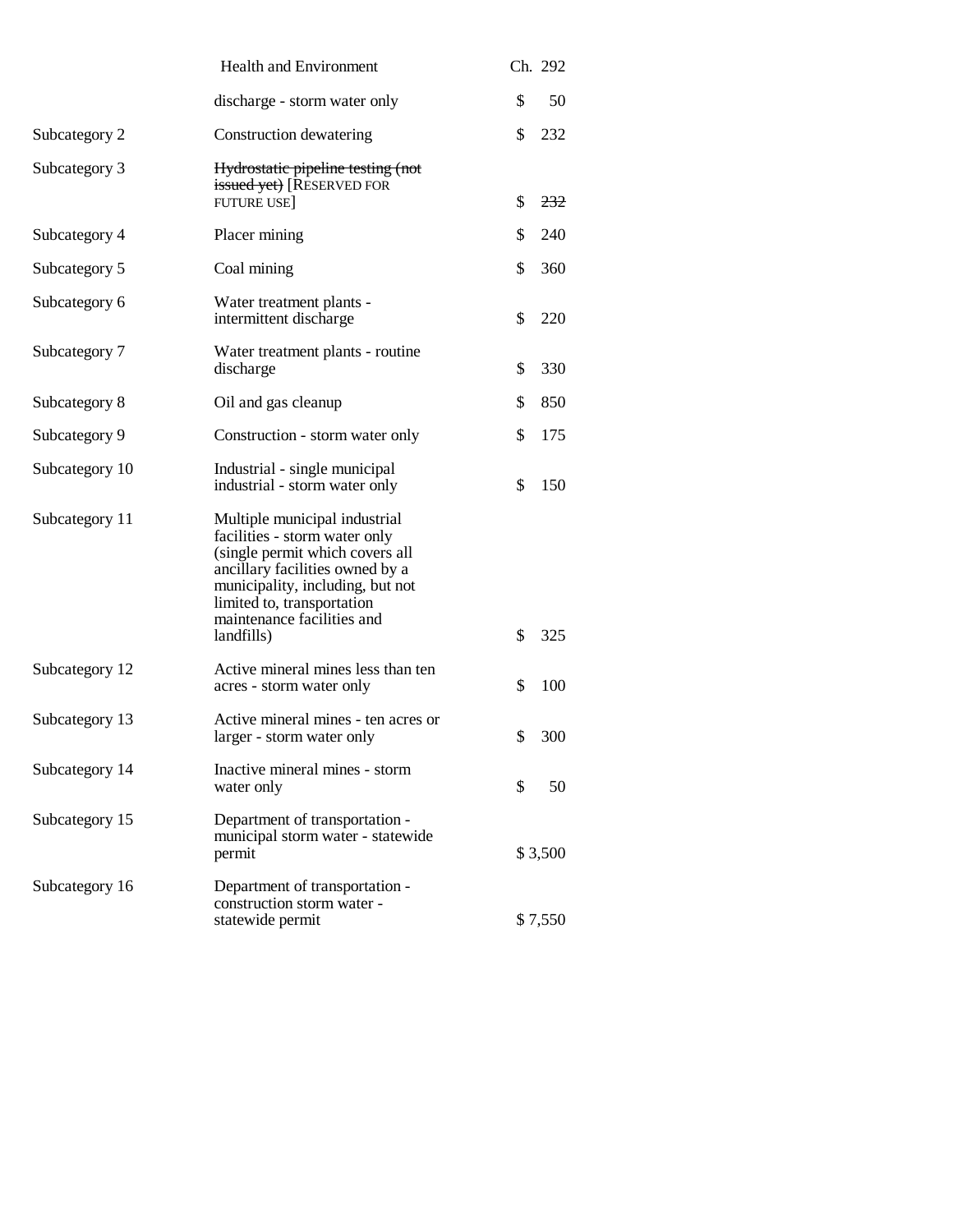Ch. 292 Health and Environment

(R) **Category 25 Permit Amendments** SHOULD A PERMITTEE HOLDING AN INDIVIDUAL PERMIT ISSUED UNDER ANY OF CATEGORIES 1 TO 6 OR 8 TO 24 REQUEST AN AMENDMENT TO SAID PERMIT, THE FOLLOWING FEES SHALL APPLY:

| <b>SUBCATEGORY 1</b> | MINOR AMENDMENT - AN               |         |
|----------------------|------------------------------------|---------|
|                      | AMOUNT EQUAL TO TWENTY-FIVE        |         |
|                      | PERCENT OF THE ANNUAL FEE          |         |
|                      | FOR THE PERMIT BEING AMENDED.      |         |
|                      | <b>NOT TO EXCEED</b>               | \$1,300 |
| SUBCATEGORY 2        | MAJOR AMENDMENT - AN AMOUNT        |         |
|                      | <b>EQUAL TO FIFTY-FIVE PERCENT</b> |         |
|                      | OF THE ANNUAL FEE FOR THE PERMIT   |         |
|                      | BEING AMENDED, NOT TO EXCEED       | \$2,750 |

## (S) **Category 26 Minimal discharge of industrial or commercial wastewaters - general permit**

| SUBCATEGORY 1 | DISCHARGE OF NINETY DAYS'<br>DURATION OR LESS      | \$100  |
|---------------|----------------------------------------------------|--------|
| SUBCATEGORY 2 | DISCHARGE OF GREATER THAN<br>NINETY DAYS' DURATION | \$ 290 |

(b.5) (I) In accordance with the provisions of section 25-8-508, the division may assess an annual fee upon each industrial discharger, as defined in section 25-8-103 (8.5), and upon each publicly owned treatment works, and all such fees shall be in accordance with the following schedule; EXCEPT THAT, FOR PERMIT FEES DUE AND PAYABLE AFTER JUNE 30, 1998, AND BEFORE JULY 1, 2000, THE FEES SET FORTH IN THE FOLLOWING SCHEDULE SHALL BE INCREASED BY FIVE AND EIGHT-TENTHS PERCENT, ROUNDED TO THE NEAREST DOLLAR:

(c) All fees collected pursuant to paragraph (b) of this subsection (1) shall be transmitted to the state treasurer, who shall credit the same to the water quality control fund, which fund is hereby created. The moneys in such fund which are collected pursuant to paragraph (b) of this subsection (1) shall be appropriated annually to the department of public health and environment by the general assembly which shall review expenditures of such moneys to assure that they are used only to fund the expenses of the discharge permit system. It is the intent of the general assembly that a portion of the expenses of the discharge permit system be funded from the general fund, reflecting the benefit derived by the general public. For the four fiscal years following fiscal year 1988-89, the portion of the expenses to be funded from the general fund may be adjusted for inflation.

**SECTION 2. Appropriation - adjustments to the 1998 long bill.** (1) For the implementation of this act, appropriations made in the annual general appropriation act for the fiscal year beginning July 1, 1998, shall be adjusted as follows:

(a) The appropriation made to the department of public health and environment, water quality control division, administration, out of moneys in the water quality control fund not otherwise appropriated, is increased by eighty-seven thousand one